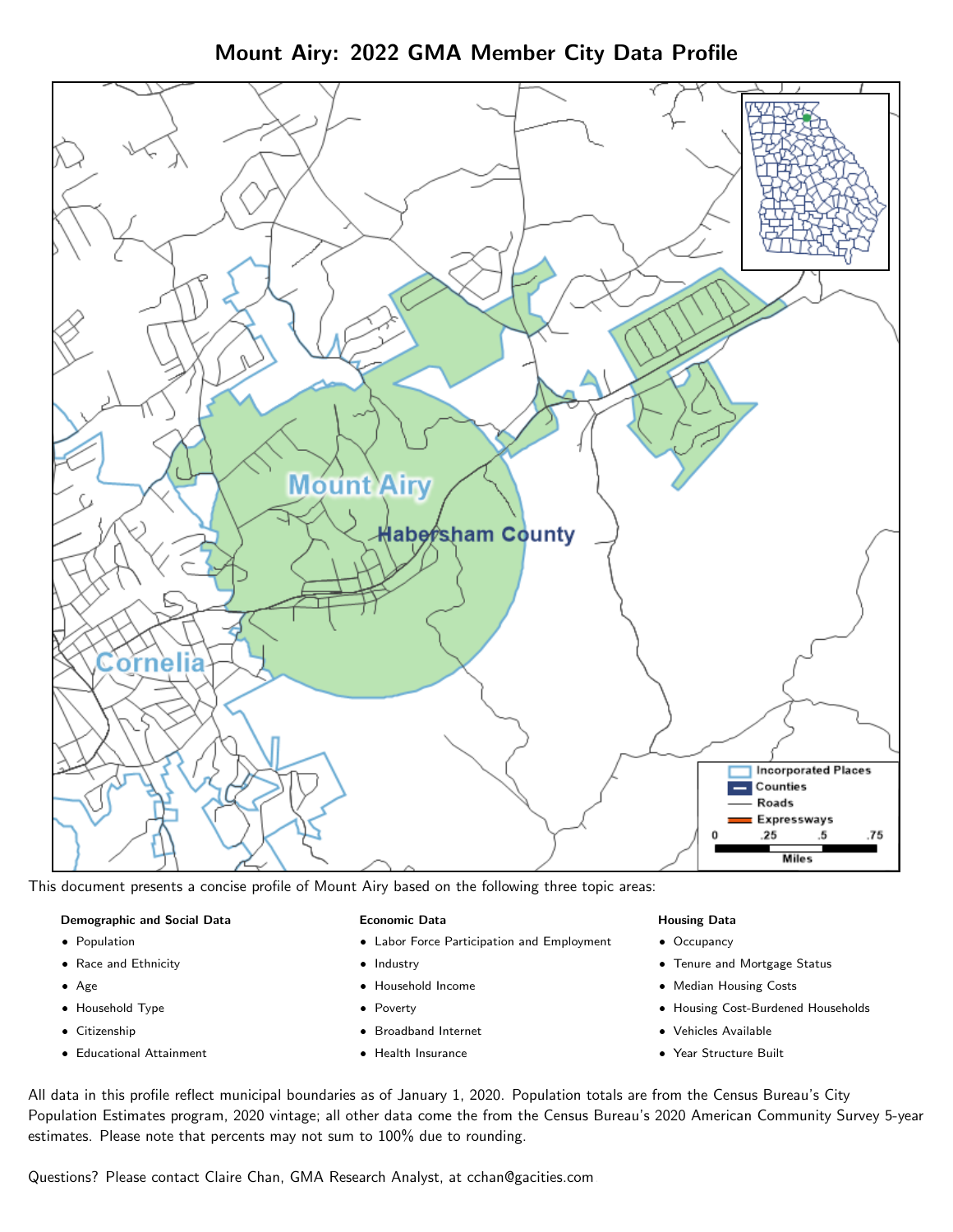# Mount Airy: Demographic and Social





Source: American Community Survey, 2020 5-year estimates, table B01001 Source: American Community Survey, 2020 5-year estimates, table B11001

# **Citizenship**



Source: American Community Survey, 2020 5-year estimates, table B05002 Source: American Community Survey, 2020 5-year estimates, table B15002

# Race and Ethnicity

![](_page_1_Figure_9.jpeg)

Source: U.S. Census Bureau, City Population Estimates, 2020 vintage Source: American Community Survey, 2020 5-year estimates, table B03002

# Household Type

![](_page_1_Figure_12.jpeg)

# Educational Attainment

![](_page_1_Figure_15.jpeg)

![](_page_1_Picture_17.jpeg)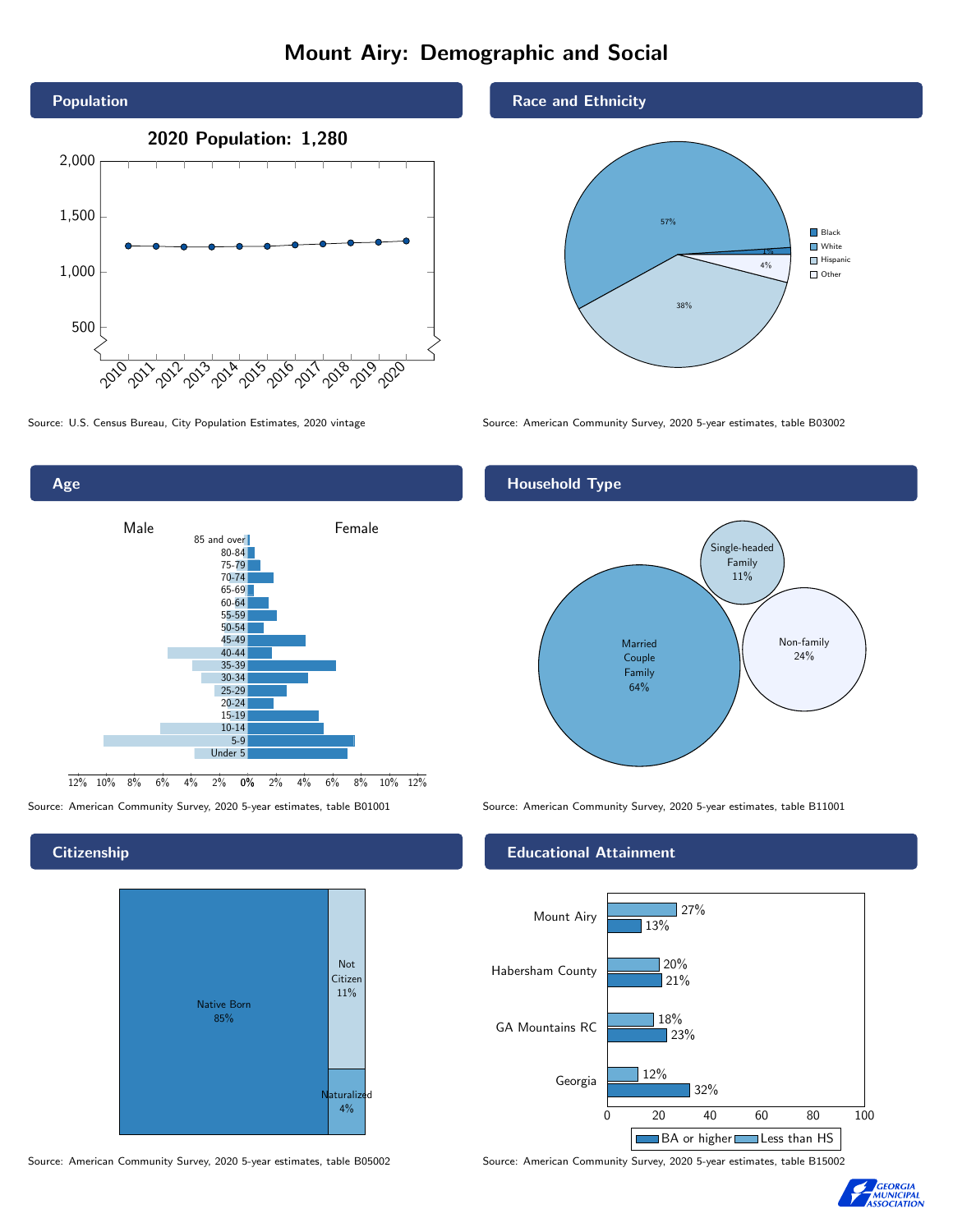# Mount Airy: Economic

![](_page_2_Figure_1.jpeg)

Source: American Community Survey, 2020 5-year estimates, table B23001 Note: Unemployment rate is based upon the civilian labor force.

![](_page_2_Figure_3.jpeg)

Source: American Community Survey, 2020 5-year estimates, tables B19013 and B19025 Source: American Community Survey, 2020 5-year estimates, table B17010

![](_page_2_Figure_5.jpeg)

### Source: American Community Survey, 2020 5-year estimates, table B28002 Source: American Community Survey, 2020 5-year estimates, table B18135

# Industry

| Agriculture, forestry, fishing and hunting, and mining      | 5%    |
|-------------------------------------------------------------|-------|
| Construction                                                | 2%    |
| Manufacturing                                               | 25%   |
| <b>Wholesale Trade</b>                                      | 5%    |
| Retail Trade                                                | 13%   |
| Transportation and warehousing, and utilities               | $7\%$ |
| Information                                                 | 3%    |
| Finance and insurance, real estate, rental, leasing         | $1\%$ |
| Professional, scientific, mgt, administrative, waste mgt    | 8%    |
| Educational services, and health care and social assistance | 14%   |
| Arts, entertainment, recreation, accommodation, food        | $4\%$ |
| service                                                     |       |
| Other services, except public administration                | 10%   |
| Public administration                                       | $4\%$ |

Source: American Community Survey, 2020 5-year estimates, table C24030

# Poverty

![](_page_2_Figure_11.jpeg)

## Health Insurance

![](_page_2_Figure_14.jpeg)

![](_page_2_Picture_16.jpeg)